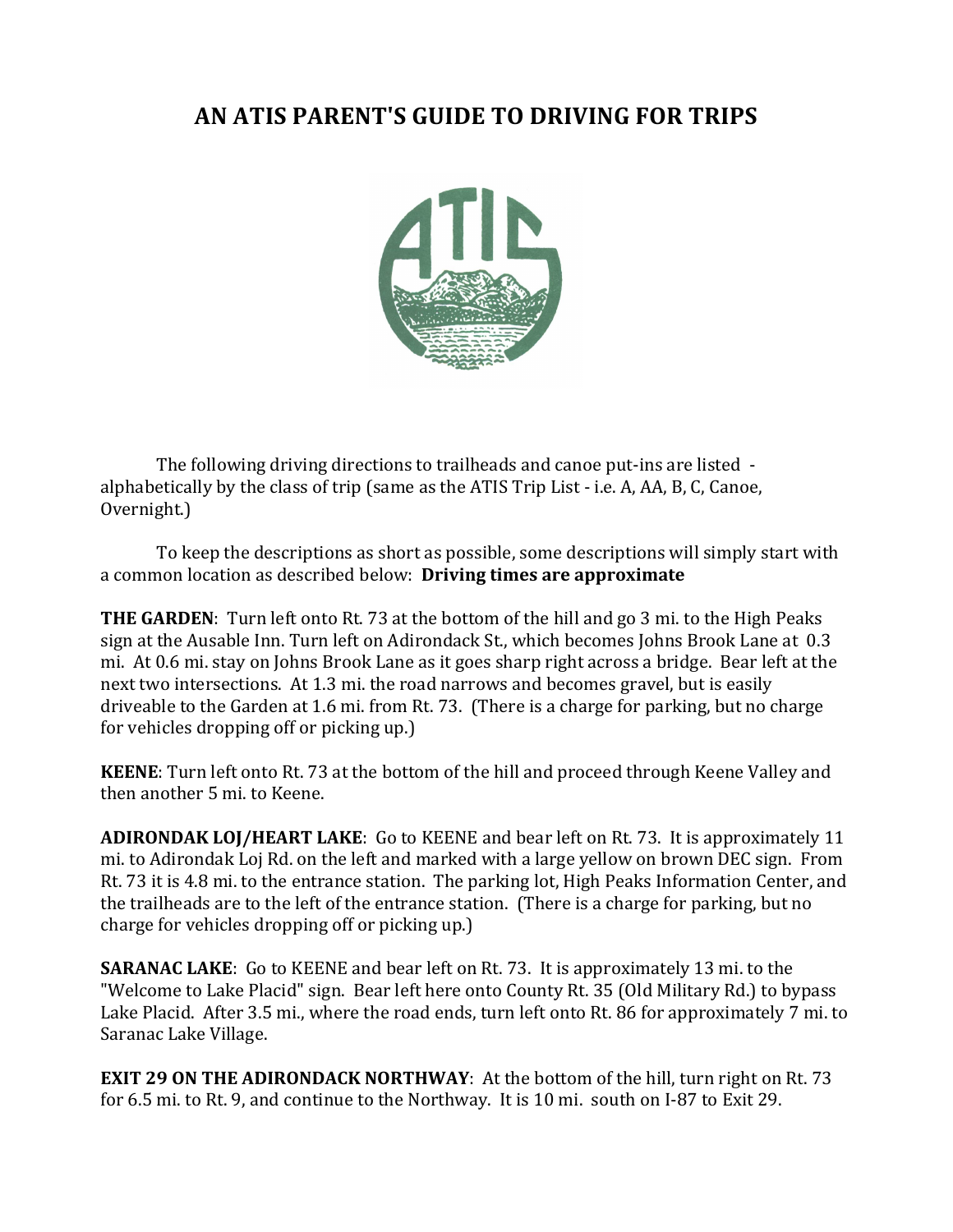# **A TRIPS**

| Algonquin, Wright, A<br>and Iroquois |   | 45 min. | ADIRONDAK LOJ                                                                                                                                                                                                                                                                                                                                                                                                                                                |
|--------------------------------------|---|---------|--------------------------------------------------------------------------------------------------------------------------------------------------------------------------------------------------------------------------------------------------------------------------------------------------------------------------------------------------------------------------------------------------------------------------------------------------------------|
| Avalanche Mt.                        | A | 45 min. | ADIRONDAK LOJ                                                                                                                                                                                                                                                                                                                                                                                                                                                |
| Basin&Saddleback                     | A | 10 min. | THE GARDEN (usually pick up only)                                                                                                                                                                                                                                                                                                                                                                                                                            |
| Camels Hump, etc.                    | A | 20 min. | At the bottom of the hill, turn right on Rt. 73 for 6.5 mi. to<br>Rt. 9. Go south on Rt. 9 past Exit 30. Look for unmarked<br>road on the right 6.5 mi. past Exit 30 and just south of<br>two white houses. Follow this dirt road on the flat for 0.3<br>mi., and then bear right and down to the Schroon River.<br>(Other private roads off Rt. 9 are posted as private The<br>correct road is not posted as private until the right turn<br>to the river.) |
| Colden via<br>East Slide             | A | 45 min. | ADIRONDAK LOJ                                                                                                                                                                                                                                                                                                                                                                                                                                                |
| East Dix                             | A | 10 min. | At the bottom of the hill, turn right on Rt. 73 for 4 mi. to a<br>roadside pullout on the right just past a stone-sided<br>bridge.                                                                                                                                                                                                                                                                                                                           |
| Giant & Rocky Peak A                 |   | 20 min. | (New Russia start) At the bottom of the hill, turn right on<br>Rt. 73 for 6.5 mi. to Rt. 9. Turn left (north) on Rt. 9 for<br>4.9 mi. to trailhead on the left and marked with large<br>yellow on brown DEC sign.                                                                                                                                                                                                                                            |
| Gothics via North<br>Slide           | A | 10 min. | THE GARDEN (usually drop-off only, return via bus)                                                                                                                                                                                                                                                                                                                                                                                                           |
| Indian Pass Traverse A               |   | 45 min. | North End: ADIRONDAK LOJ.<br>South End: EXIT 29, then turn left (west) at end of ramp<br>for 18 mi. to Tahawus Road (county Rt. 25). Turn right<br>for approx. 6 mi. to left turn at DEC sign for the High<br>Peaks. Proceed for another 3.5 mi. to Upper Works.                                                                                                                                                                                             |
| Jay Range Traverse A                 |   | 30 min. | Drop-off: To KEENE. Then bear right on Rt. 9N for<br>approx. 3 mi. to Styles Brook Rd Turn right for another<br>3 mi. and go left on Upland Meadows Rd. to trailhead at<br>junction with Jay Mt. Rd.                                                                                                                                                                                                                                                         |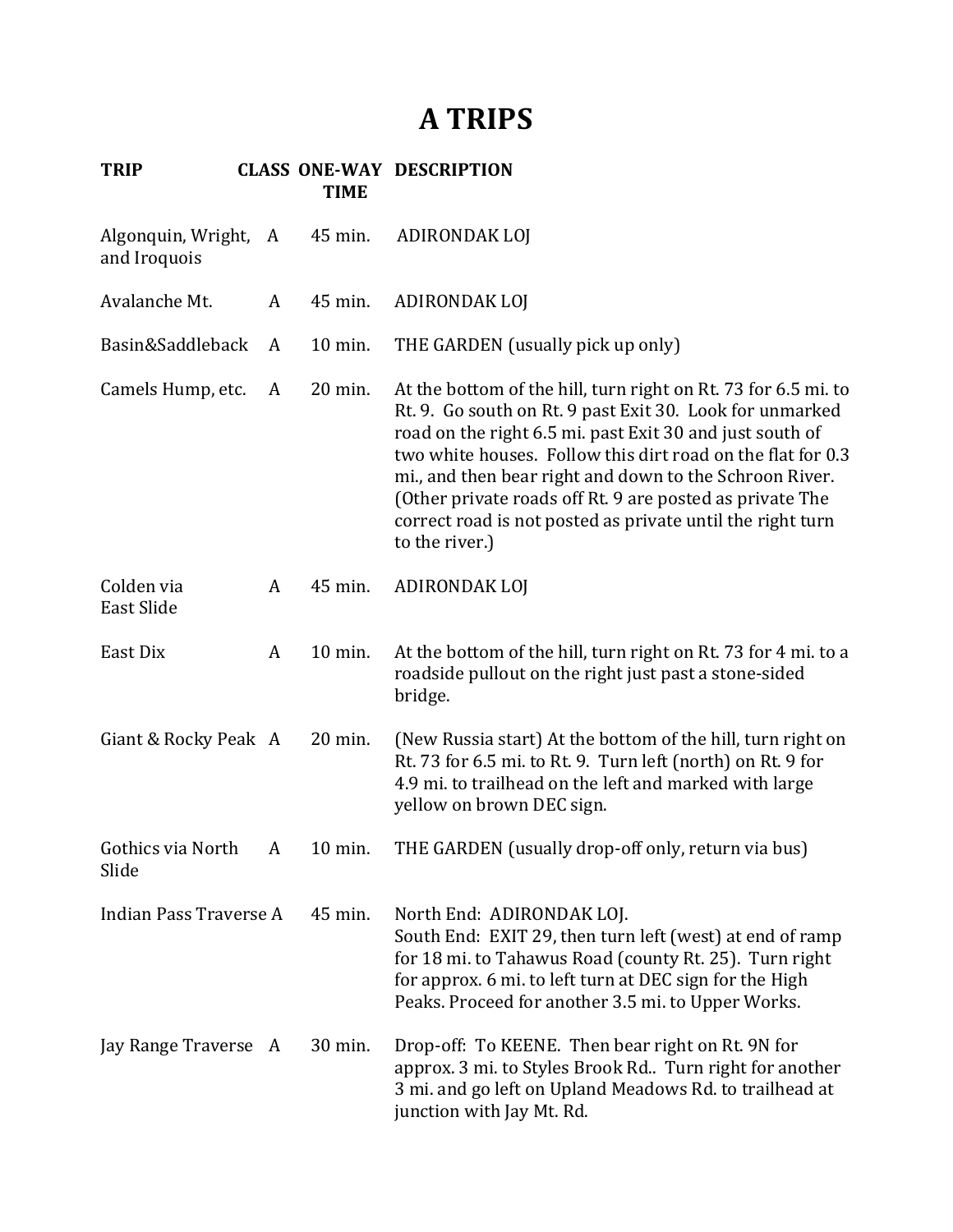|                                                       |   |                  | Jay Range Traverse (pick up) 30 min Same as above, but continue straight on Styles Brook Rd.<br>past Upland Meadows Rd. to a junction with Jay Mt. Rd.<br>Turn right and go approx. 2 mi. to turnout on the right at<br>"Seasonal Maintenance" sign. (Road is steep and rough<br>beyond.)                                                                                                                                                                        |
|-------------------------------------------------------|---|------------------|------------------------------------------------------------------------------------------------------------------------------------------------------------------------------------------------------------------------------------------------------------------------------------------------------------------------------------------------------------------------------------------------------------------------------------------------------------------|
| Lower Wolf Jaw via A<br><b>Bennie Brook Slide</b>     |   | $10 \text{ min}$ | THE GARDEN (drop-off only)                                                                                                                                                                                                                                                                                                                                                                                                                                       |
| Macomb Mt.                                            | A | 45 min.          | EXIT 29. At end of ramp, turn left (west) for 4 mi. to Elk<br>Lake Lodge Rd. Turn right for 5.2 mi. to parking area on<br>the right.                                                                                                                                                                                                                                                                                                                             |
| MacMaughton Mt.                                       | A | 1 hr.            | (With canoe approach) EXIT 29, then turn left (west) at<br>end of ramp for 18 mi. to Tahawus Road (county Rt. 25).<br>Turn right for approx. 6 mi. to left turn at DEC sign for<br>the High Peaks. Proceed for another 3.5 mi. to Upper<br>Works.                                                                                                                                                                                                                |
| Marcy from ADK Loj A                                  |   | 45 min.          | ADIRONDAK LOJ (Marcy Traverse pick-up only at the<br>Loj)                                                                                                                                                                                                                                                                                                                                                                                                        |
| Moose & McKenzie                                      | A | 45 min.          | To KEENE. Then left on Rt. 73 for 15 mi. to stop light in<br>Lake Placid. Then left on Rt. 86 through Lake Placid to<br>north end of Main St. where Rt. 86 goes sharp left. Stay<br>on Rt. 86, and at 1.3 mi. from this sharp left, turn right on<br>Whiteface Inn Lane. The trailhead is an unmarked dirt<br>road on the left 1.4 mi. from Rt. 86 and just past the<br>entrance to the Whiteface Club. (Other routes are<br>possible to avoid Main St. traffic) |
| Saddleback via Orebed A 10 min.<br><b>Brook slide</b> |   |                  | THE GARDEN                                                                                                                                                                                                                                                                                                                                                                                                                                                       |
| <b>Street and Nye</b>                                 | A | 45 min.          | <b>ADIRONDAK LOJ</b>                                                                                                                                                                                                                                                                                                                                                                                                                                             |
| Tabletop & Phelps                                     | A | 45 min.          | <b>ADIRONDAK LOJ</b>                                                                                                                                                                                                                                                                                                                                                                                                                                             |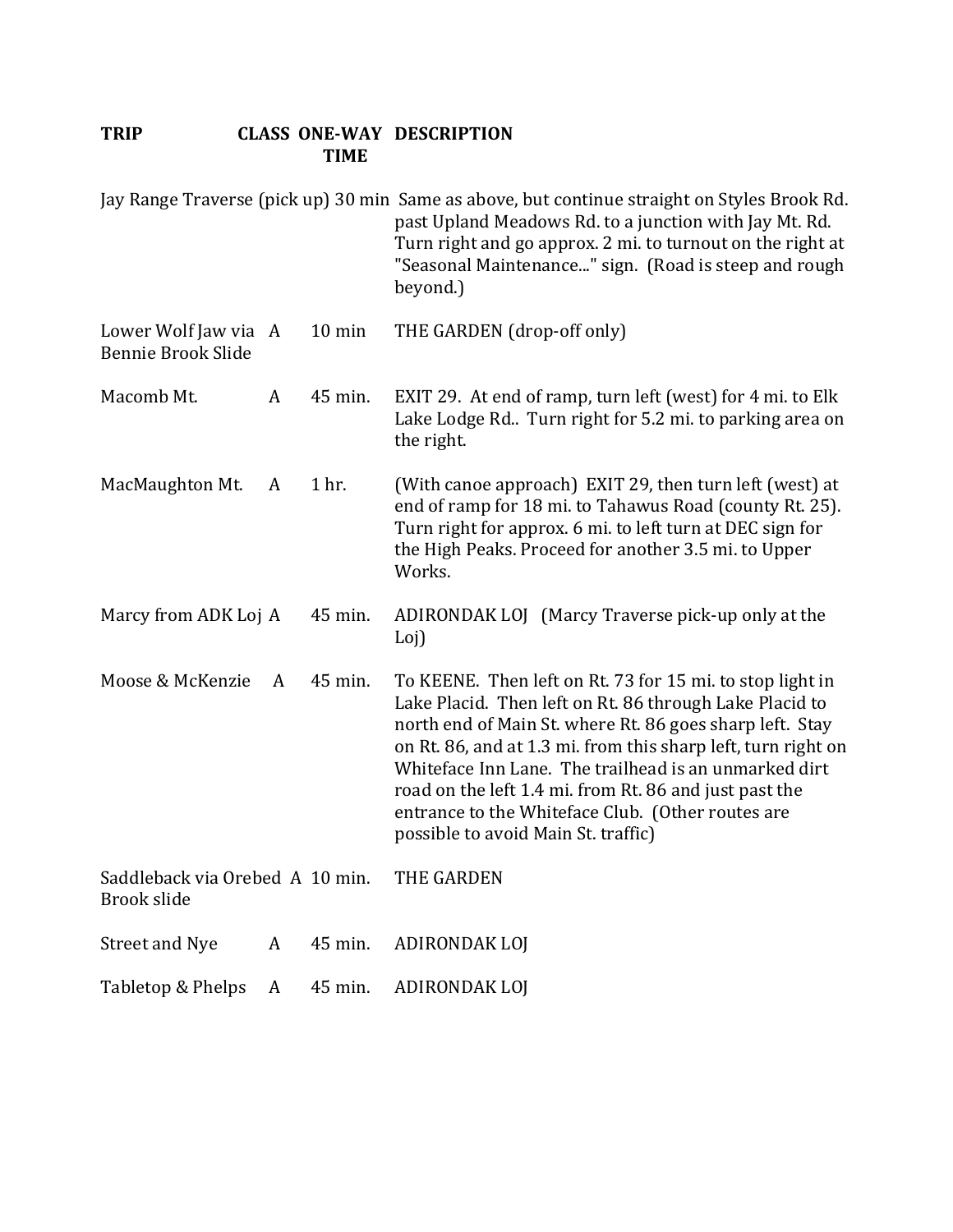- Whiteface & Esther  $A = 45$  min. To KEENE, then bear right on Rt. 9N for 6 mi. to Upper Jay. After crossing the bridge, bear left onto Springfield Rd. for approx. 4.5 mi. to Wilmington. Turn left on Rt. 86 for 0.2 mi. to four-way intersection. Go straight on Whiteface Mt. Memorial Highway (Rt. 431) for 2.4 mi. to a left at sign for Atmospheric Sciences Research Center. Bear right at a split at 0.4 mi. and continue around the circle to the left to the trailhead located about mid-way down the parking area. Whiteface Mt. slide  $A = 40$  min. To KEENE, then bear left on Rt. 73 for approx. 12 mi. to
- River Rd. on the right just before two bridges. Go 4 mi. on River Rd. to Rt. 86. Turn left for 0.2 mi. to trailhead sign on the right. Follow this dirt road for 0.6 mi. to a gate. (Pick-up is usually at the Whiteface & Esther trailhead.)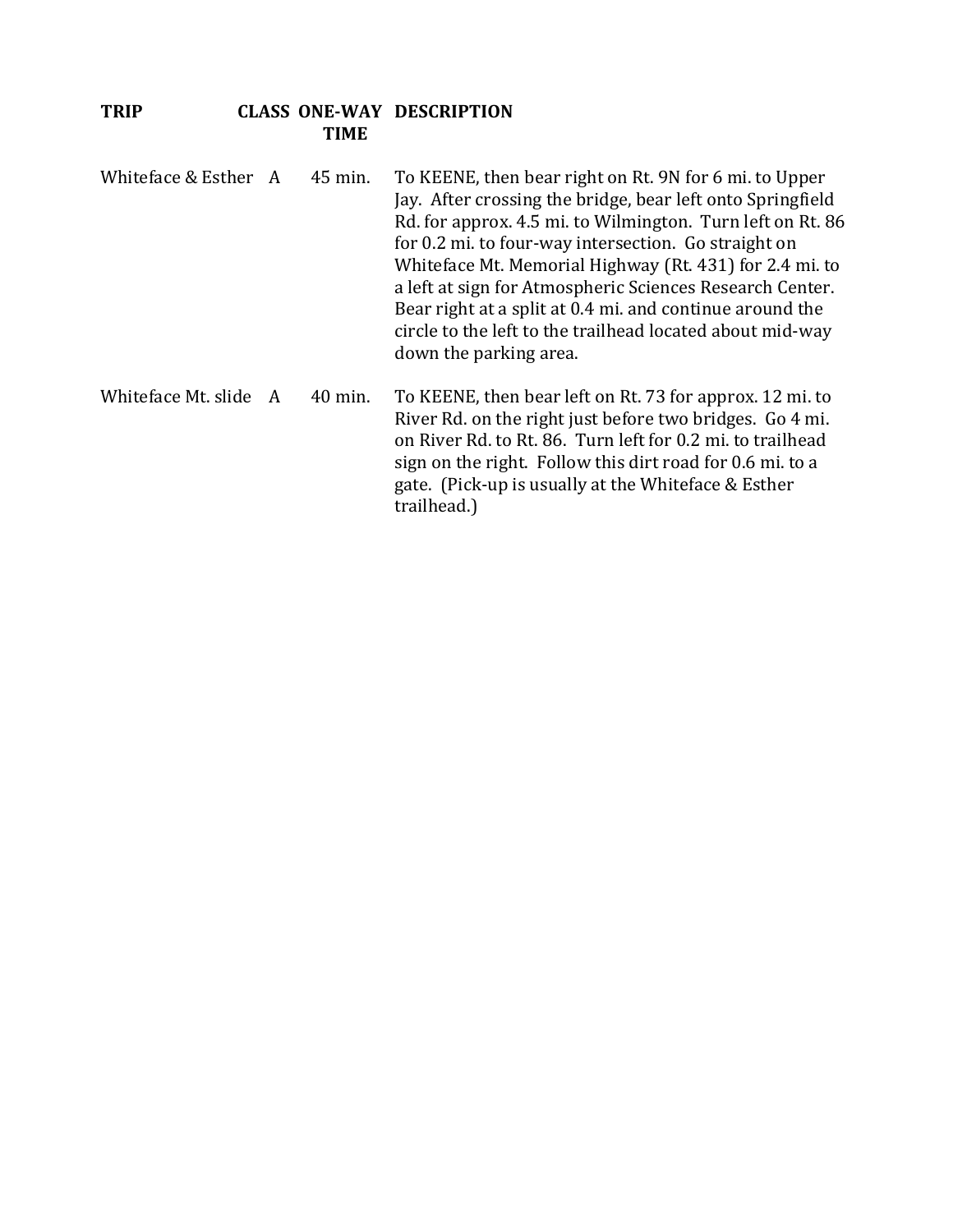# **AA TRIPS**

| Allen Mt.                     |    | AA 1 hr.     | EXIT 29, then turn left (west) at end of ramp for 18 mi. to<br>Tahawus Road (county Rt. 25). Turn right for approx. 6<br>mi. to left turn at DEC sign for the High Peaks. Proceed<br>for another 3.3 mi. to parking area on the right |
|-------------------------------|----|--------------|---------------------------------------------------------------------------------------------------------------------------------------------------------------------------------------------------------------------------------------|
| Cliff & Redfield              |    | AA 45 min.   | ADIRONDAK LOJ                                                                                                                                                                                                                         |
| Dix Range traverse AA 45 min. |    |              | EXIT 29. At end of ramp, turn left (west) for 4 mi. to Elk<br>Lake Lodge Rd Turn right for 5.2 mi. to parking area on<br>the right. (Trip returns to the Club)                                                                        |
| <b>Great Range</b>            |    | $AA$ 45 min. | ADIRONDAK LOJ (return to the Club)                                                                                                                                                                                                    |
| Marshall                      | AA | 45 min.      | ADIRONDAK LOJ                                                                                                                                                                                                                         |
| Santanoni Range               |    | AA 1 hr.     | EXIT 29, then turn left (west) at end of ramp for 18 mi. to<br>Tahawus Road (county Rt. 25). Turn right for approx. 6<br>mi. to left turn at DEC sign for the High Peaks. Proceed<br>for another 2.0 mi. to parking area on the left  |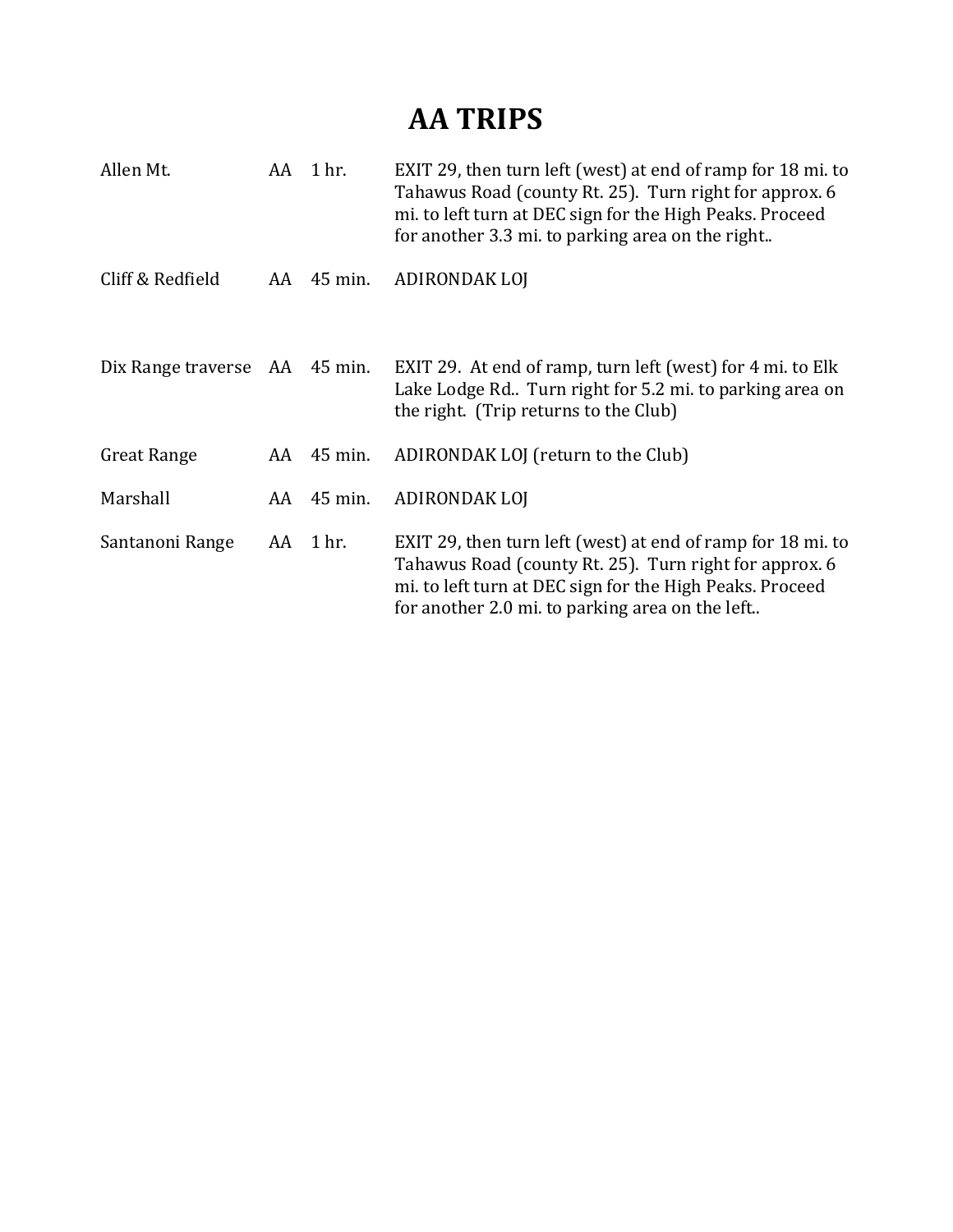# **B TRIPS**

| Adams, Mt.                           | $\boldsymbol{B}$ | 1 hr.    | EXIT 29, then turn left (west) at end of ramp for 18 mi. to<br>Tahawus Road (county Rt. 25). Turn right for approx. 6<br>mi. to left turn at DEC sign for the High Peaks. Proceed<br>for another 3.3 mi. to parking area on the right                                                  |
|--------------------------------------|------------------|----------|----------------------------------------------------------------------------------------------------------------------------------------------------------------------------------------------------------------------------------------------------------------------------------------|
| Algonquin Peak                       | B                | 1 hr.    | <b>ADIRONDAK LOJ</b>                                                                                                                                                                                                                                                                   |
| Ampersand Mt.                        | B                | 1 hr.    | SARANAC LAKE. Continue through the village on Rt. 3<br>west for approx. 8 mi to parking area on the right.                                                                                                                                                                             |
| Avalanche Lake                       | B                | 45 min.  | <b>ADIRONDAK LOJ</b>                                                                                                                                                                                                                                                                   |
| <b>Bald Peak</b>                     | $\, {\bf B}$     | 20 min.  | At the bottom of the hill, turn right on Rt. 73 for 6.5 mi. to<br>Rt. 9. Turn left (north) on Rt. 9 for 4.9 mi. to trailhead on<br>the left and marked with large yellow on brown DEC<br>sign.                                                                                         |
| Big Slide via the<br><b>Brothers</b> | B                | 10 min.  | THE GARDEN                                                                                                                                                                                                                                                                             |
| Boreas Mt.                           | $\, {\bf B}$     | 45 min.  | EXIT 29. At end of ramp, turn left (west) for 4 mi. to Elk<br>Lake Lodge Rd. Turn right for 3.3 mi. to parking area at<br>Clear Pond.                                                                                                                                                  |
| Buck Mt.                             | B                | 20 min.  | At the bottom of the hill, turn right on Rt. 73 for 6.5 mi.<br>to Rt. 9. Go south on Rt. 9 past Exit 30 for 4.5 mi. to a<br>road on the right with a DEC sign. Road is rough, but<br>high clearance vehicles can proceed to a ford of West Mill<br>Brook and on for 1.1 mi. to a gate. |
| Cascade & Porter                     | B                | 20 min.  | KEENE. Bear left on Rt. 73 for 6.8 mi. to (usually<br>crowded) trailhead (third) on the left. With Keene Valley<br>airport return, pick up is on Airport Rd. 2 mi. north of<br>Keene Valley.                                                                                           |
| Giant Mt.                            | B                | $5$ min. | At bottom of the hill, turn right on Rt. 73 for 1.5 mi. to<br>trailhead just past Chapel Pond. (Return to the Club)                                                                                                                                                                    |
| Hopkins                              | B                | 5 min.   | At bottom of hill, turn left for 0.5 mi. to pullout on the<br>right just before iron-sided bridge.                                                                                                                                                                                     |
| Hurricane Mt.                        | B                | 20 min.  | To KEENE. Turn right on Hurricane Rd. at the Town Hall.<br>Go 2.2 mi. up and bear left on O'Toole Lane for another<br>1.2 mi. to Crow Clearing.                                                                                                                                        |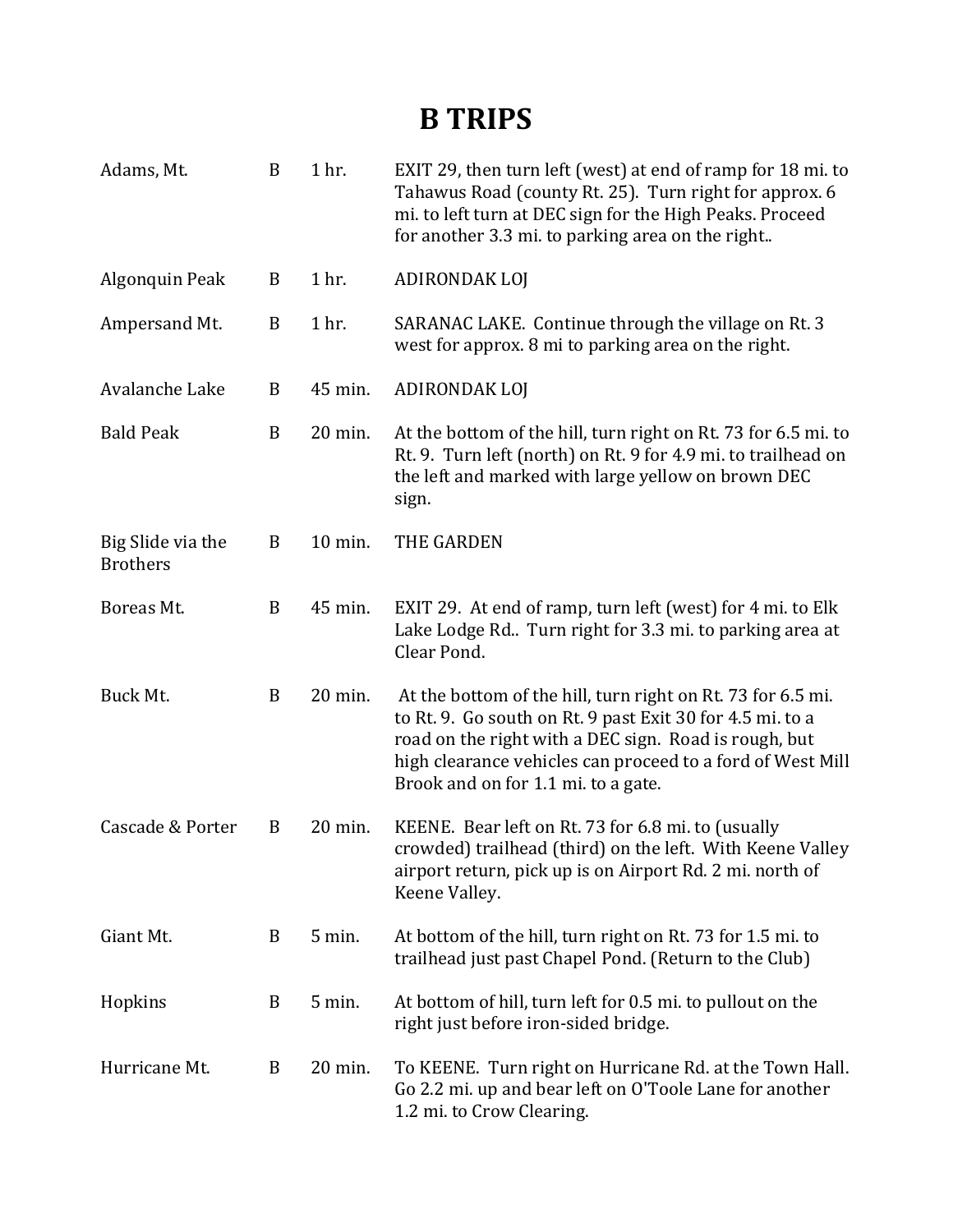| <b>TRIP</b>             |   | <b>TIME</b> | <b>CLASS ONE-WAY DESCRIPTION</b>                                                                                                                                                                                                                                                                                                                                                                                                          |
|-------------------------|---|-------------|-------------------------------------------------------------------------------------------------------------------------------------------------------------------------------------------------------------------------------------------------------------------------------------------------------------------------------------------------------------------------------------------------------------------------------------------|
| Jay Mt.                 | B | 20 min.     | To KEENE. Then bear right on Rt. 9N for approx. 3 mi. to<br>Styles Brook Rd Turn right for another 3 mi. and go left<br>on Upland Meadows Rd. to trailhead at jct. with Jay Mt<br>Rd.                                                                                                                                                                                                                                                     |
| Knob Lock               | B | 15 min.     | At bottom of hill, turn left and continue through Keene<br>Valley to Rt. 9N intersection. Turn right for approx. 5 mi.<br>to a sand pit on the left. No sign as this is a bushwhack.<br>Hike leaves from the right side of the road.                                                                                                                                                                                                      |
| McKenzie Mt.            | B | 45 min.     | To KEENE. Then left on Rt. 73 for 15 mi. to stop light in<br>Lake Placid. Then left on Rt. 86 through Lake Placid to<br>north end of Main St. where Rt. 86 goes sharp left. At 1.3<br>mi. from this sharp left, turn right on Whiteface Inn Lane.<br>The trailhead is an unmarked dirt road on the left 1.4 mi.<br>from Rt. 86 and just past the entrance to the Whiteface<br>Club. (Other routes are possible to avoid Main St. traffic) |
| Nun-da-ga-o Ridge       | B | 20 min      | To KEENE. Turn right on Hurricane Rd. at the Town Hall.<br>Go 2.2 mi. up and bear left on O'Toole Lane for another<br>1.2 mi. to Crow Clearing.                                                                                                                                                                                                                                                                                           |
| Pelkey Ledge            | B | 45 min.     | ADIRONDACK LOJ - EXCEPT, from Loj Rd. turn left on<br>Meadow Lane at 3.8 mi. from Rt. 73 for 1 mi. to a gate on<br>the right.                                                                                                                                                                                                                                                                                                             |
| Pharaoh Mt.             | B | 45 min.     | EXIT 29, but continue to Exit 28. Proceed east on Rt. 74<br>for approx. 1 mi. and turn right on South Rd In another<br>0.6 mi. turn left on Alder Meadow Rd. for 0.9 mi. to left<br>on Crane Pond Rd. for 1.5 mi. to the end of easy driving.                                                                                                                                                                                             |
| Phelps Mt.              | B | 45 min.     | ADIRONDAK LOJ                                                                                                                                                                                                                                                                                                                                                                                                                             |
| Pitchoff Mt. traverse B |   | 20 min.     | KEENE. Bear left on Rt. 73 for 6.8 mi. to (usually<br>crowded) trailhead on the right. Pick up is on Rt. 73<br>approx. 4 mi. from Keene at a small pullout on the left<br>with a small DEC sign.                                                                                                                                                                                                                                          |
| Porter from Garden B    |   | 10 min.     | THE GARDEN. Pick up is usually at the Keene Valley<br>Airport on Airport Rd. 2 mi. north of Keene Valley.                                                                                                                                                                                                                                                                                                                                 |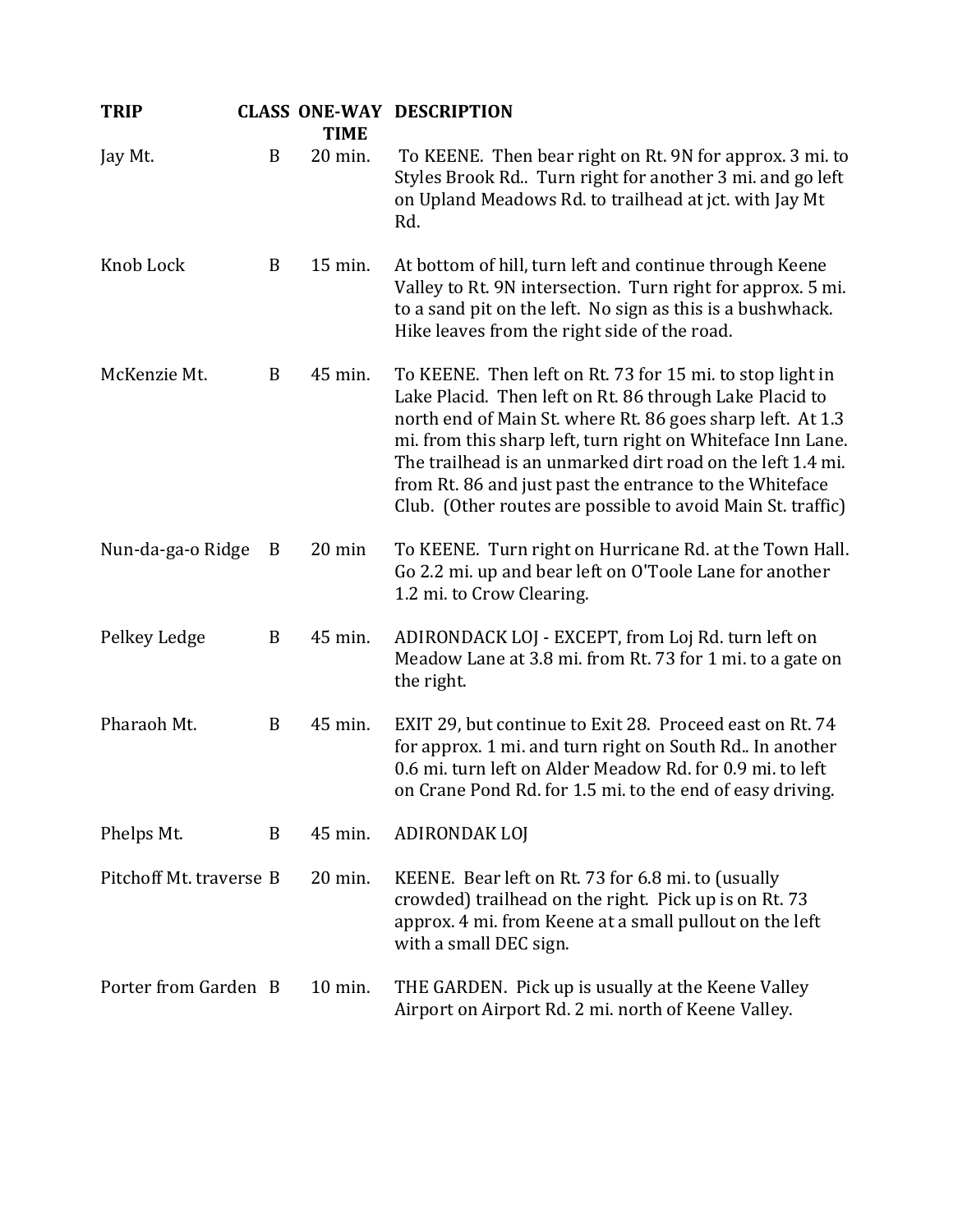| TRIP |             | <b>CLASS ONE-WAY DESCRIPTION</b> |
|------|-------------|----------------------------------|
|      | <b>TIME</b> |                                  |

| Saddleback (Jay Range) B 20 min. |   |         | To KEENE. Then bear right on Rt. 9N for approx. 3 mi. to<br>Styles Brook Rd Turn right for another 5 mi. to a<br>junction with Jay Mt. Rd. Turn right and go approx. 2 mi.<br>to turnout on the right at "Seasonal Maintenance" sign.<br>(Road is steep and rough beyond.) |
|----------------------------------|---|---------|----------------------------------------------------------------------------------------------------------------------------------------------------------------------------------------------------------------------------------------------------------------------------|
| Scarface Mt.                     | B | 50 min. | Follow directions for SARANAC LAKE except go left on<br>Ray Brook Rd. just after the DEC Headquarters in Ray<br>Brook. The trailhead is 0.1 mi. down Ray Brook Rd. on<br>the left.                                                                                         |
| Wright Peak                      | B | 45 min. | ADIRONDAK LOJ                                                                                                                                                                                                                                                              |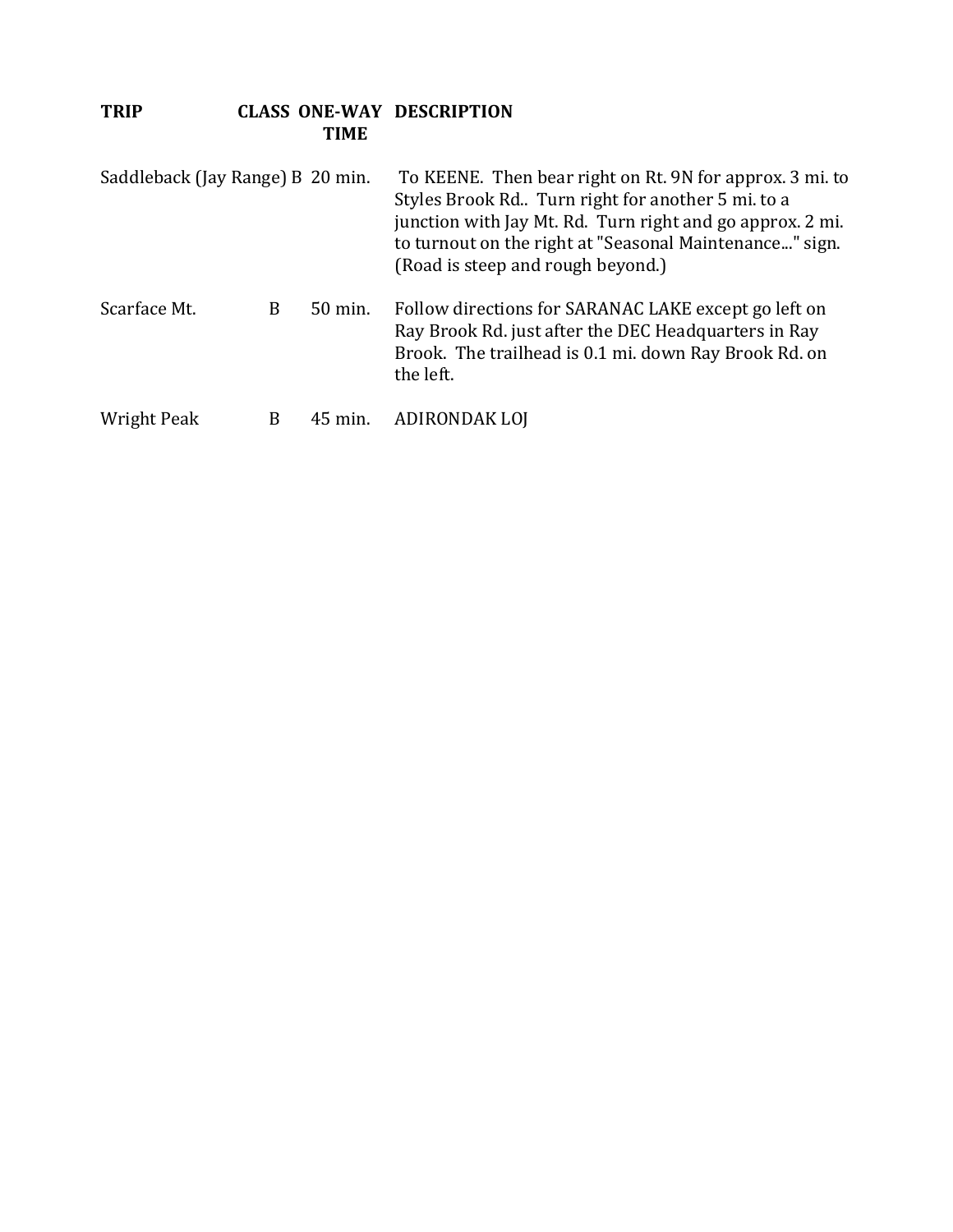### **C TRIPS**

| Baxter Mt.               | $\mathsf C$  | 10 min.          | (Keene Valley approach) At bottom of hill, go left and<br>through Keene Valley to a left on Beede Lane just past<br>the hardware store. Bear left after each bridge and<br>continue to the sign on the left at 0.9 mi. from Rt. 73.<br>(Spruce Hill approach) Continue on Rt. 73 to Rt 9N. Go<br>right and up 2 mi. to trailhead on the right.                                                                                                                                                                                                                                               |
|--------------------------|--------------|------------------|----------------------------------------------------------------------------------------------------------------------------------------------------------------------------------------------------------------------------------------------------------------------------------------------------------------------------------------------------------------------------------------------------------------------------------------------------------------------------------------------------------------------------------------------------------------------------------------------|
| <b>Blueberry Cobbles</b> | C            | 20 min.          | At the bottom of the hill, turn right on Rt. 73 for 6.5 mi. to<br>Rt. 9. Turn left (north) on Rt. 9 for 4.9 mi. to trailhead on<br>the left and marked with large yellow on brown DEC<br>sign.                                                                                                                                                                                                                                                                                                                                                                                               |
| <b>Brothers</b>          | $\mathsf C$  | 10 min.          | <b>THE GARDEN</b>                                                                                                                                                                                                                                                                                                                                                                                                                                                                                                                                                                            |
| Catamount                | $\mathsf C$  | 50 min.          | To KEENE, then bear right on Rt. 9N for 6 mi. to Upper<br>Jay. After crossing the bridge, bear left onto Springfield<br>Rd. for approx. 4.5 mi. to Wilmington. Turn left on Rt. 86<br>for 0.2 mi. to four-way intersection. Go straight on<br>Whiteface Mt. Memorial Highway (Rt. 431) for 2.8 mi. to<br>right turn to Franklin Falls. At 3.3 mi. from the Whiteface<br>Highway, turn right on Roseman Rd. (may not be a sign),<br>and then turn right on Plank Rd. for 2.2 mi. to the<br>trailhead on the left. (This is now an official trail with a<br>large sign and parking area, yay!) |
| Crows, Little & Big      | C            | $15 \text{ min}$ | To KEENE. Turn right on Hurricane Rd. at the Town Hall.<br>Go 2 mi. to a trail sign on the left. Pick up is at Crow<br>Clearing, see Hurricane.                                                                                                                                                                                                                                                                                                                                                                                                                                              |
| Flume Knob               | $\mathsf{C}$ | 25 min.          | To KEENE. Bear right on Rt. 9N to Upper Jay. After<br>crossing the bridge, bear left on Springfield Rd. for<br>approx. 3 mi. to a left on Fox Farm Rd. Then go right on<br>Rt. 86 for 0.2 mi. with the trailhead on the left just past<br>the bridge.                                                                                                                                                                                                                                                                                                                                        |
| Little Porter            | C            | 10 min.          | <b>THE GARDEN</b>                                                                                                                                                                                                                                                                                                                                                                                                                                                                                                                                                                            |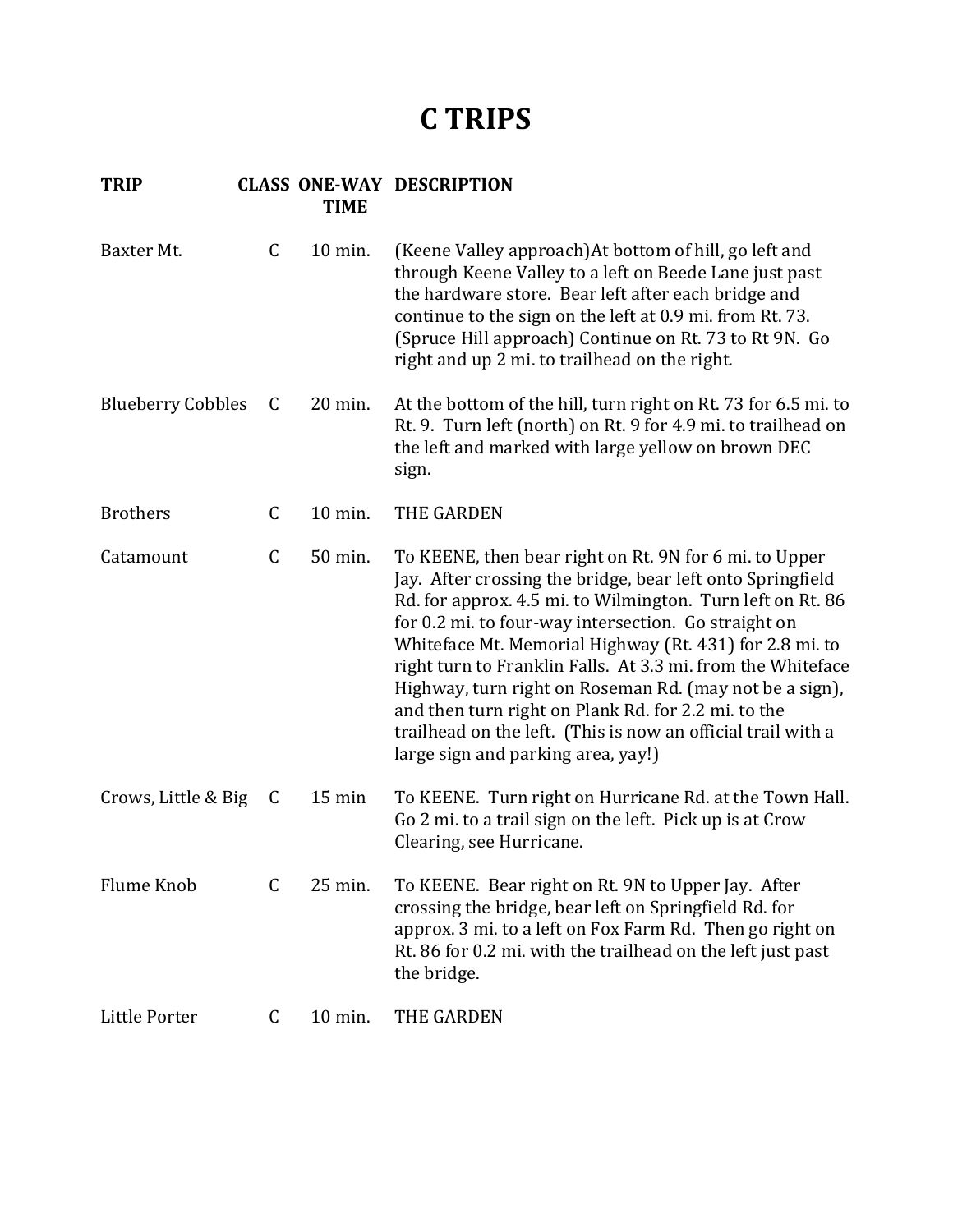| <b>TRIP</b>                 |             | <b>TIME</b> | <b>CLASS ONE-WAY DESCRIPTION</b>                                                                                                                                                                                                      |
|-----------------------------|-------------|-------------|---------------------------------------------------------------------------------------------------------------------------------------------------------------------------------------------------------------------------------------|
| Mt. Jo                      | $\mathsf C$ | 45 min.     | <b>ADIRONDAK LOJ</b>                                                                                                                                                                                                                  |
| Nubble                      | C           | 5 min.      | At bottom of the hill, turn right on Rt. 73 for 1.5 mi. to<br>trailhead just past Chapel Pond. (Return to the Club)                                                                                                                   |
| Owl Head Lookout            | C           | 20 min.     | At bottom of hill, turn left and continue through Keene<br>Valley to Rt. 9N intersection. Turn right for 5.5 mi. to the<br>trailhead on the right with a large DEC sign.                                                              |
| <b>Pitchoff Boulders</b>    | C           | 20 min.     | KEENE. Bear left on Rt. 73 for 6.8 mi. to (usually<br>crowded) trailhead on the right.                                                                                                                                                |
| Poke-o-Moonshine            | C           | 45 min.     | At bottom of hill, turn left and continue through Keene<br>Valley to Rt. 9N intersection. Turn right for 10 mi. to Rt.<br>9 in Elizabethtown. Turn left (north) and stay on Rt. 9<br>for approx. 15 mi. to the trailhead on the left. |
| Rooster Comb                | $\mathsf C$ | 5 min.      | At bottom of hill turn left for 2.5 mi. to parking area on<br>left. Trips usually return to the Club.                                                                                                                                 |
| <b>Tenderfoot Pools</b>     | C           | 10 min.     | THE GARDEN                                                                                                                                                                                                                            |
| Twin Pond Mt.               | $\mathsf C$ | 10 min.     | At bottom of the hill, turn right on Rt. 73 for 2.6 mi. to Dix<br>Mt. trailhead on the right past Chapel Pond.                                                                                                                        |
| <b>Upper Boquet Pools C</b> |             | 10 min.     | At the bottom of the hill, turn right on Rt. 73 for 4 mi. to a<br>roadside pullout just past a stone-sided bridge.                                                                                                                    |
|                             |             |             | Van Hoevenberg, Mt. C 45 min. ADIRONDACK LOJ - EXCEPT, turn left on Meadow Lane at<br>3.8 mi. from Rt. 73 for 0.3 mi. to a trailhead on the left.                                                                                     |
| Weston Mt.                  | C           | 20 min.     | To KEENE. Turn right on Hurricane Rd. at the Town Hall.<br>Go 2.2 mi. up and bear left on O'Toole Lane for another<br>1.2 mi. to Crow Clearing                                                                                        |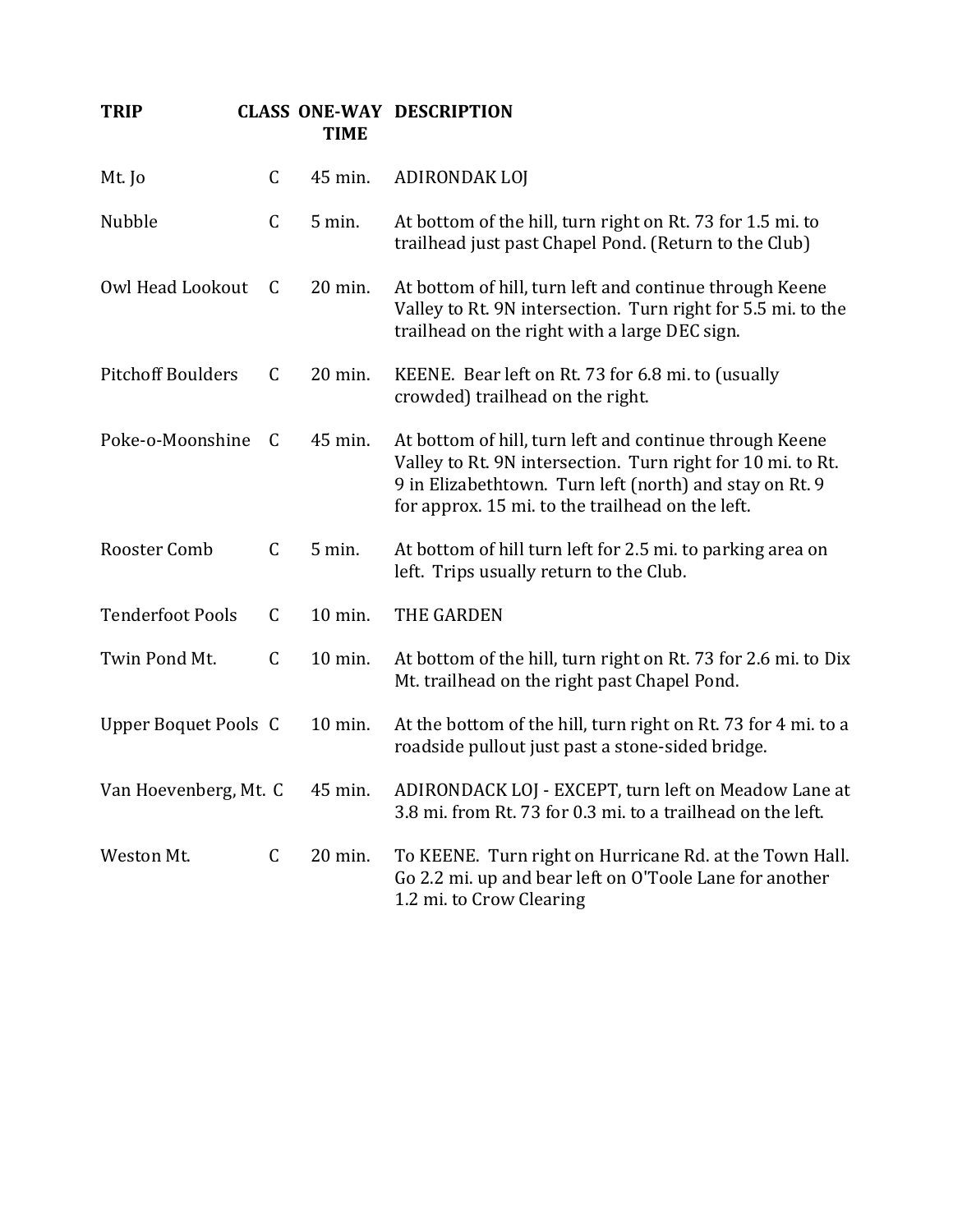### **CANOE TRIPS**

| <b>Buzzard Hill</b>          | Canoe 1 hr. | SARANAC LAKE. Go through the village and continue<br>west on Rt. 3 for approx. 11 mi. to boat launch on the left.                                                                                                                                                                                                                                                                                                                                 |
|------------------------------|-------------|---------------------------------------------------------------------------------------------------------------------------------------------------------------------------------------------------------------------------------------------------------------------------------------------------------------------------------------------------------------------------------------------------------------------------------------------------|
| Lake Placid Canoe            |             | Canoe 40 min. To KEENE. Then left on Rt. 73 for 15 mi. to stop light in<br>Lake Placid. Then left on Rt. 86 through a second<br>stoplight and then right on Mirror Lake Dr. just before<br>the Mobil station. Take Mirror Lake Dr. for just over 1<br>mi. to the north end of Mirror Lake, then right on George<br>and Bliss Rd. to the launch.                                                                                                   |
| Saranac Lake Canoe Canoe 1hr |             | Put in: SARANAC LAKE. Go through the village and<br>continue west on Rt. 3 for approx. 11 mi. to boat launch<br>on the left.                                                                                                                                                                                                                                                                                                                      |
|                              | 50 min.     | Take out: SARANAC LAKE on Lake Flower Ave. at the<br>DEC boat launch across from Monroe Tire and Nona Fina<br>restaurant.                                                                                                                                                                                                                                                                                                                         |
| <b>Chub River Canoe</b>      | 40 min.     | Go to KEENE and bear left on Rt. 73. It is approximately<br>13 mi. to the "Welcome to Lake Placid" sign. Bear left<br>here onto County Rt. 35 (Old Military Rd.) At 1.5 mi., just<br>past the Lake Placid Elementary School, go left on<br>Averyville Rd. for 1.4 mi. Start is on the left at the top of<br>the hill after crossing the Chub River.                                                                                               |
| Follensby/Floodwood          | 1.25 hr.    | SARANAC LAKE. Continue on Rt. 86 west to jct. with Rt.<br>186 at Donneleys Corners. Left on Rt. 186 to Lake Clear<br>Jct., then straight and now on Rt. 30 south past Saranac<br>Inn to boat launch on the right, approximately 6 mi. from<br>the Rt. 30 jct.                                                                                                                                                                                     |
| Jones Pond/St. Regis         | 1 hr.       | (put in) SARANAC LAKE Continue on Rt. 86 west toward<br>Paul Smiths through Gabriels and "Easy Street" to right<br>turn on Jones Pond Rd. at the Town of Brighton Town<br>Hall. Put in is approx. 2.5 mi. up on the right.<br>(take out) SARANAC LAKE Continue on Rt. 86 west to jct.<br>with Rt. 186. Go left to Lake Clear Jct. and go right<br>(north) on Rt. 30 for just under 3 mi. and bear left on a<br>side road down to the public dock. |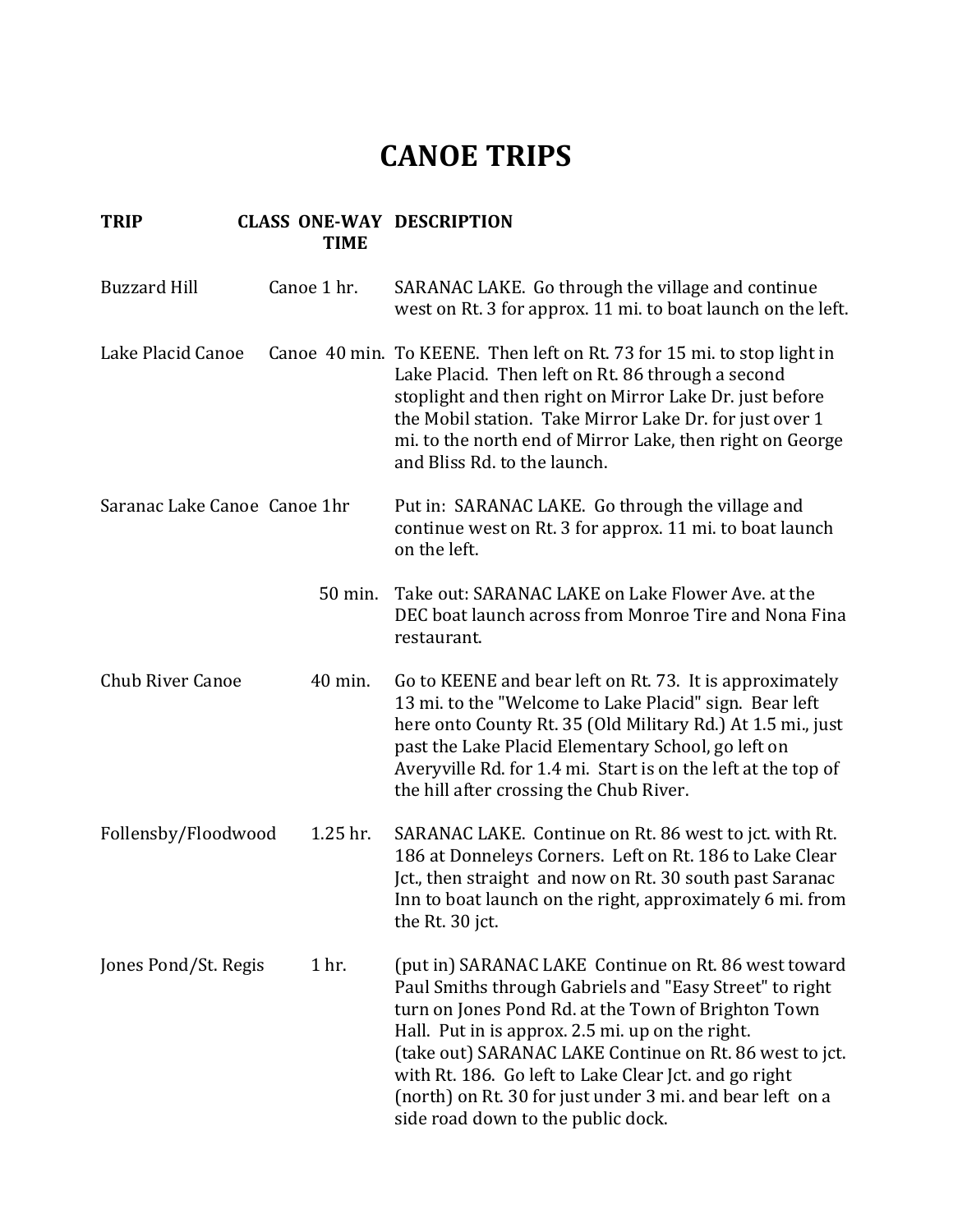| Saranac River Canoe        | 50 min. | (put in) SARANAC LAKE Put in is behind the Town Hall.<br>Start west on Rt. 3, go right on Dorsey St. just after<br>crossing the bridge and then right across a bridge to the<br>parking area.<br>(take out) SARANAC LAKE Go through the village and<br>take Rt. 3 east to Bloomingdale. Turn right in<br>Bloomingdale and then right again on Franklin Falls Rd.<br>Take out is on the right approx. 3.5 mi. from<br>Bloomingdale. |
|----------------------------|---------|------------------------------------------------------------------------------------------------------------------------------------------------------------------------------------------------------------------------------------------------------------------------------------------------------------------------------------------------------------------------------------------------------------------------------------|
| <b>Schroon River Canoe</b> | 30 min. | (put in) EXIT 29. At end of ramp go right and then right<br>just after crossing the Schroon River. (watch for poison<br>ivy).                                                                                                                                                                                                                                                                                                      |
|                            | 40 min. | (take out) EXIT 29, but continue to Exit 28. Proceed east<br>on Rt. 74 for approx. 0.5 mi. to parking area on the right                                                                                                                                                                                                                                                                                                            |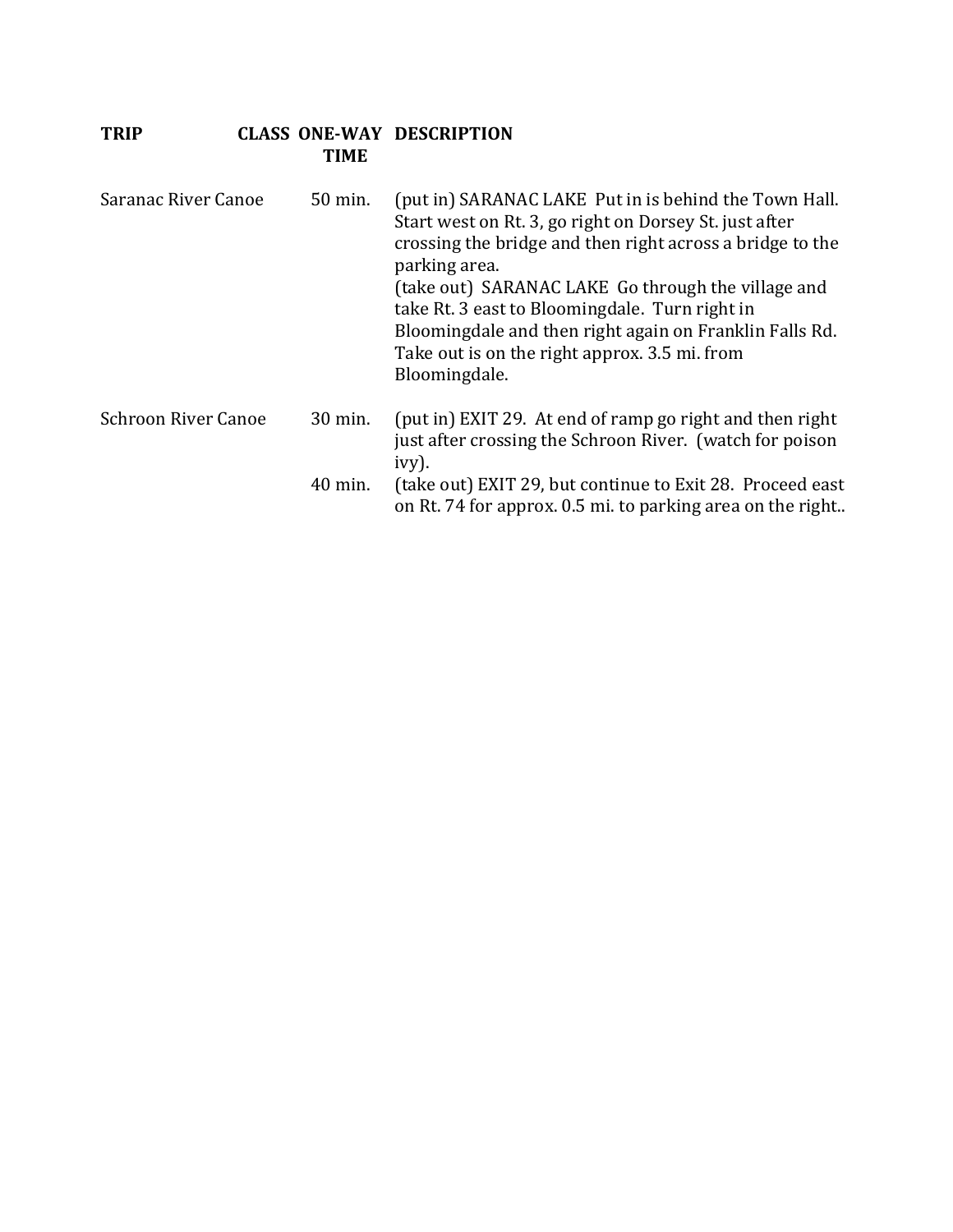# **OVERNIGHT TRIPS**

| Allen to Lake Colden             | 1 hr.   | Start: See Allen. Pick up: ADIRONDAK LOJ                                                                                                                                                                                                                                                                                                                       |
|----------------------------------|---------|----------------------------------------------------------------------------------------------------------------------------------------------------------------------------------------------------------------------------------------------------------------------------------------------------------------------------------------------------------------|
| Bog-Oswegatchie (put in) 1.5 hr. |         | To SARANAC LAKE. Then west on Rt. 3 20 mi. to Tupper<br>Lake. Thence south on Rt. 30 approx. 8 mi. to right turn<br>onto Rt. 421. Take Rt. 421 for 4.5 mi. to a left turn onto a<br>narrow dirt road (just after the pavement ends) which<br>leads in 0.6 mi. to the put in.                                                                                   |
| Bog-Oswegatchie (take out) 2 hr. |         | As above to Tupper Lake, but continue on Rt. 3 west<br>through Cranberry Lake. Approx. 11 mi. past Cranberry<br>Lake, go left at a sign for Oswegatchie River access and<br>Sunny Lake Rd. Immediately after leaving the highway,<br>bear left to complete a 180 degree turn onto Inlet Rd. (no<br>sign), a narrow dirt road that leads 3 mi, to the take out. |
| Johns Brook overnight            | 10 min. | THE GARDEN                                                                                                                                                                                                                                                                                                                                                     |
| Lake Colden overnight            | 45 min. | ADIRONDAK LOJ                                                                                                                                                                                                                                                                                                                                                  |
| Little Tupper overnight          | 1.5 hr. | To SARANAC LAKE. Then west on Rt. 3 20 mi. to Tupper<br>Lake. Thence south on Rt. 30 approx. 11.5 mi. to right<br>turn onto Sabattis Rd Bear right at 3 mi. and then left at<br>1 mi. to William C. Whitney area access.                                                                                                                                       |
| Lost Pond overnight              | 20 min. | To KEENE. Turn right on Hurricane Rd. at the Town Hall.<br>Go 2.2 mi. up and bear left on O'Toole Lane for another<br>1.2 mi. to Crow Clearing                                                                                                                                                                                                                 |
| North End Canoe (put in) 1.5 hr  |         | To SARANAC LAKE. Then Rt. 3 east to Bloomingdale.<br>Straight through the four-way intersection in<br>Bloomingdale for 100 yards and then right on Oregon<br>Plains Rd. for approx. 6 mi., then right to Onchiota. Go<br>straight in Onchiota for on Kushuqua/Mud Pond Rd.<br>(becomes rough but drivable) for 3.5 mi to put in at far<br>side of bridge.      |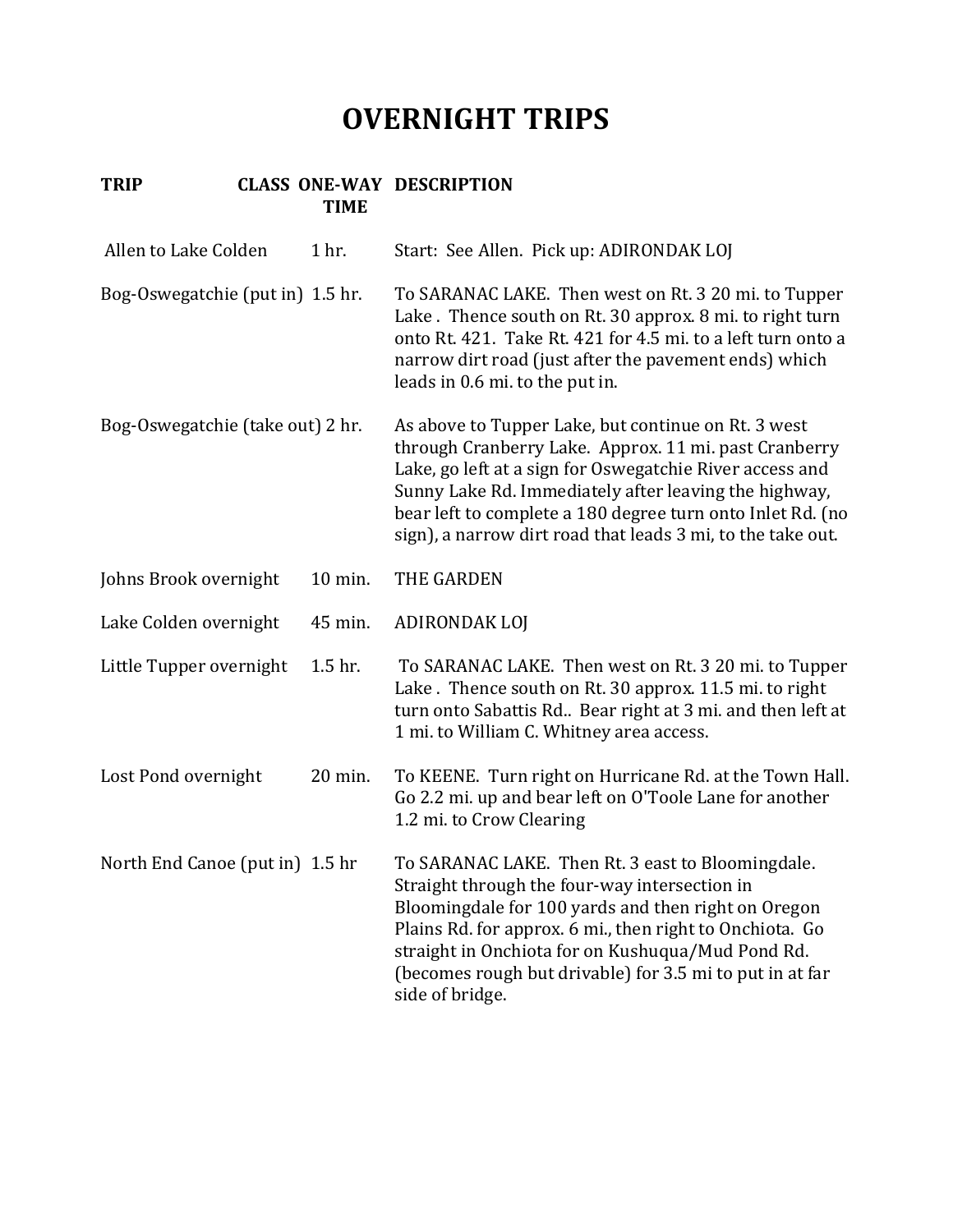| North End Canoe (take out) 1 hr.   | To SARANAC LAKE. Continue on Rt. 86 west to jct. with<br>Rt. 186 at Donneleys Corners. Left on Rt. 186 to Lake<br>Clear Jct., then straight and now on Rt. 30 south through<br>Lake Clear for 2.3 mi. from jct. with Rt. 30, then right at<br>the sign for the DEC fish hatchery. Past the hatchery for<br>200 yds. then right on rough dirt road at sign for Fish<br>Pond and Little Clear Pond. Cross abandoned railroad<br>tracks and bear right and down to Little Clear Pond. |
|------------------------------------|------------------------------------------------------------------------------------------------------------------------------------------------------------------------------------------------------------------------------------------------------------------------------------------------------------------------------------------------------------------------------------------------------------------------------------------------------------------------------------|
| Raquette River (put in)<br>1.5 hr. | To EXIT 29. Then left (west) at end of ramp for 20 mi. to<br>Rt. 28N. Right on Rt. 28N to Newcomb and then another<br>10 mi. to Long Lake. Turn right onto Rt. 30 north for 0.2<br>mi. then sharp right at DEC sign for Long Lake boat<br>launch.                                                                                                                                                                                                                                  |
| Raquette River (take out) 1.25 hr. | To SARANAC LKAE. Then west on Rt. 3 toward Tupper<br>Lake. At 1.5 mi. past the jct. with Rt. 30, take out is at<br>DEC boat launch on the left. (Commonly known as "The<br>Crusher").                                                                                                                                                                                                                                                                                              |
|                                    | Saranac Lake Canoe (put in)1.25 hr. To SARANAC LAKE. Continue on Rt. 86 west to jct. with<br>Rt. 186 at Donneleys Corners. Left on Rt. 186 to Lake<br>Clear Jct., then straight, and now on Rt. 30 south, through<br>Lake Clear for approx. 4.5 mi. from jct. with Rt. 30 to left<br>turn for Saranac Inn. Put in is 0.2 mi. from Rt. 30.                                                                                                                                          |
| Saranac Lake (take out)<br>50 min. | Take out: SARANAC LAKE on Lake Flower Ave. at the<br>DEC boat launch across from Monroe Tire and Nona Fina<br>restaurant.                                                                                                                                                                                                                                                                                                                                                          |
| 1.25 hr.<br>Seward Range           | To SARANAC LAKE. Then west on Rt. 3. toward Tupper<br>Lake for approx. 12.5 mi., then left on Corey's Rd. at<br>large DEC sign. Continue on Coreys Rd. (becomes gravel<br>after 1.5 mi.) for 5.8 mi. to parking area on the right.                                                                                                                                                                                                                                                 |